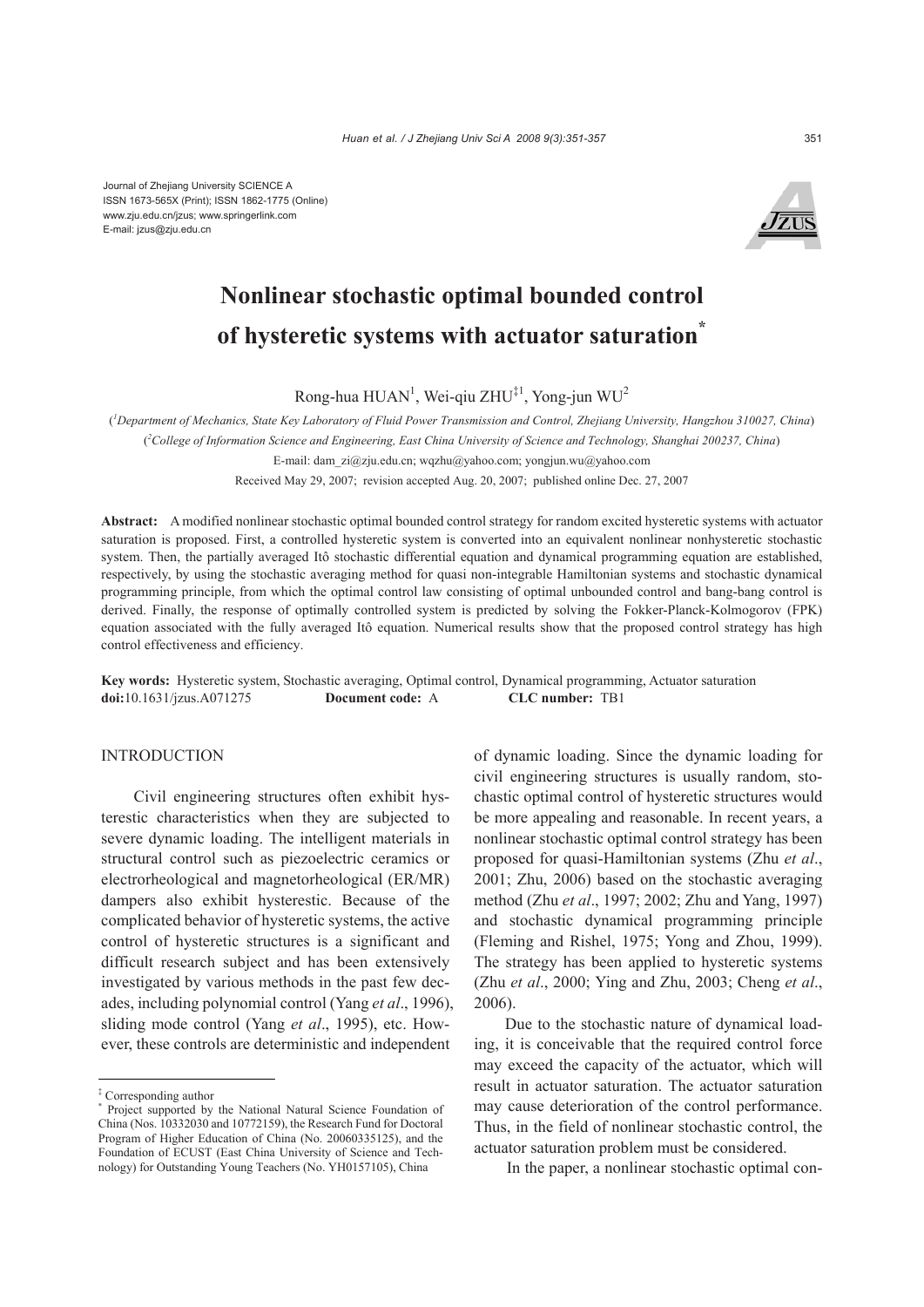trol strategy is developed for hysteretic systems with actuator saturation. The optimal control law consists of optimal unbounded control and optimal bang-bang control, i.e., the control force is of the form of optimal unbounded control if the required control force is less than the control bounds; it is equal to control bound, otherwise. A controlled hysteretic column under both horizontal and vertical random ground excitations is worked out. The numerical results show that this modified stochastic optimal control strategy has high control effectiveness and efficiency.

## FORMULATION OF PROBLEM

The bounded feedback control of a single degree-of-freedom (DOF) strong nonlinear hysteretic column subjects to both horizontal and vertical random ground excitations. The equation of motion is of the form

$$
\begin{cases}\n\ddot{X} + 2\zeta \dot{X} + (\alpha - k_1 - k_2 \eta(t))X + (1 - \alpha)Z = \xi(t) + u, \\
X(t_0) = X_0, \\
|u| \le b_u,\n\end{cases} (1)
$$

where *X* is non-dimensional displacement;  $\zeta$  is viscous damping ratio;  $k_1$ ,  $k_2$  are constants;  $\alpha$  is ratio of stiffness after yield to stiffness before yield; *u* is weak feedback control force which is bounded due to actuator saturation;  $\eta(t)$  and  $\xi(t)$  are vertical and horizontal ground acceleration excitations, and are modeled as Gaussian white noises with intensities  $2D_1$  and 2*D*2, respectively; *Z* is the hysteretic component of the restoring force, the Bouc-Wen model (Bouc, 1967; Wen, 1976) of which is governed by the following 1D differential equation:

$$
\dot{Z} = A\dot{X} - \beta \dot{X} |Z|^n - \gamma |\dot{X}| |ZZ|^{n-1},
$$
 (2)

where *A*, β, γ and *n* are hysteretic parameters. System Eq.(1) without control has been studied by Lin and Cai (1995) and that with unbounded control by Zhu *et al*.(2000) and Cheng *et al*.(2006).

The objective of control is expressed in terms of minimizing a performance index, which depends on control time interval. For finite time-interval control, the performance index is of the form

$$
J_1(u) = E\bigg[\int_0^{t_f} f_1(X(s), \dot{X}(s), u(s))ds + g(X(t_f), \dot{X}(t_f))\bigg];
$$
\n(3)

and for an infinite time-interval ergodic control, the index is

$$
J_2(u) = \lim_{T \to \infty} \frac{1}{T} \int_0^T f_2(X(s), \dot{X}(s), u(s)) \, ds,\tag{4}
$$

where  $E[\cdot]$  denotes an expectation operation;  $t_f$  is the terminal time of control;  $f_1(X, \dot{X}, u)$ ,  $f_2(X, \dot{X}, u)$  are cost functions;  $g(X, \dot{X})$  is the terminal cost. Eqs.(1), (2), (3) or (4) constitute the mathematical formulation of the optimal bounded control problem for a stochastically excited hysteretic column with actuator saturation.

## PARTIALLY AVERAGED SYSTEM

The controlled hysteretic column subject to random excitations is a very complicated system. To apply the stochastic averaging method, it is necessary first to convert hysteretic system Eq.(1) into the following equivalent nonlinear non-hysteretic system:

$$
\ddot{X} + [2\zeta + 2\zeta_1(H)]\dot{X} + \frac{\partial U}{\partial X} = \xi(t) + u + k_2 X \eta(t),
$$
 (5)

where  $H = \dot{x}^2/2 + U(x)$  is the total energy of the system, and *U* is the equivalent potential energy. The nonlinear damping coefficient  $2\zeta_1(H)$  can be expressed as

$$
2\zeta_1(H) = \frac{A_r}{2\int_{-a}^{a} (2H - 2U) \mathrm{d}x},\tag{6}
$$

where  $A_r$  is the area of hysteretic loop representing the energy dissipated by the hysteretic force; *a* is the amplitude of displacement related to *H* by  $H=U(\pm a)$ . The expressions for area  $A_r$  and potential energy  $U(x)$ depend on the values of hysteresis parameters. In the case  $\beta = \gamma$ ,  $n = A = 1$ , for example, they are

$$
A_r = (1 - \alpha) [-2x_0/\gamma + (a - x_0)^2], \tag{7}
$$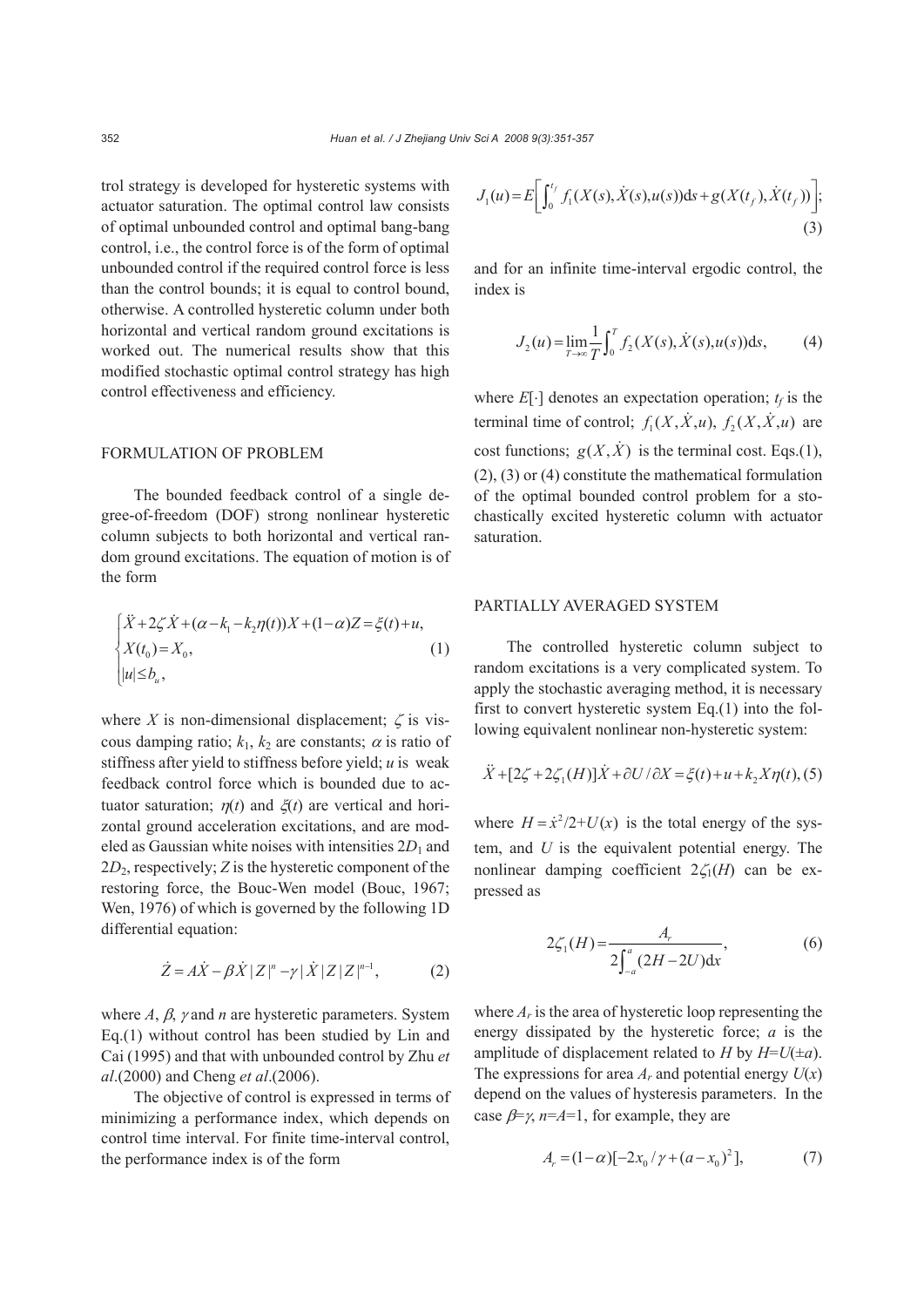$$
U(x) = \begin{cases} (\alpha - k_1)x^2/2 + (1 - \alpha)(x + x_0)^2/2, & -a \le x \le -x_0; \\ (\alpha - k_1)x^2/2 + (1 - \alpha)[1 - e^{-2\gamma(x + x_0)}]^2/(8\gamma^2), & -x_0 \le x \le a, \end{cases}
$$
(8)

where  $x_0$  represents the residual hysteresis displacement. The quantities *a* and  $x_0$  for certain *H* can be obtained by solving the following equations:

$$
\begin{cases} 2\gamma(a-x_0) = 1 - e^{-2\gamma(a+x_0)}, \\ 2H - (\alpha - k_1)a^2 = (1-\alpha)(a-x_0)^2. \end{cases}
$$
 (9)

By applying the stochastic averaging method for quasi non-integrable Hamiltonian systems (Zhu and Yang, 1997) to system Eq.(5), the following partially averaged Itô equation for total energy *H* is derived:

$$
dH = \left[ m(H) + \left\langle u \frac{\partial H}{\partial \dot{X}} \right\rangle \right] dt + \sigma(H) dB(t), \qquad (10)
$$

where  $B(t)$  is a standard Wiener process;  $m(H)$  and  $\sigma$ (*H*) are the averaged drift and diffusion coefficients, respectively, which can be expressed as

$$
\begin{cases}\nm(H) = \frac{1}{T(H)} \left[ -4\zeta \int_{-a}^{a} \sqrt{2H - 2U(x)} dx - A_r + 2K^2 D_2 \int_{-a}^{a} \frac{x^2}{\sqrt{2H - 2U(x)}} dx \right] + D_1, \\
\sigma^2(H) = \frac{2}{T(H)} \int_{-a}^{a} (2D_1 + 2K^2 D_2 x^2) \sqrt{2H - 2U(x)} dx, \\
T(H) = 2 \int_{-a}^{a} \frac{1}{\sqrt{2H - 2U(x)}} dx.\n\end{cases} \tag{11}
$$

To be consistent with partially averaged Eq.(10), performance index Eqs.(3) and (4) are also partially averaged, i.e., Eqs.(3) and (4) are replaced with

$$
J_3(u) = E\bigg[\int_0^{t_f} f_3(H(s), \langle u(s) \rangle) \mathrm{d}s + g(H(t_f))\bigg], \quad (12)
$$

$$
J_4(u) = \lim_{T \to \infty} \frac{1}{T} \int_0^T f_4(H(s), \langle u(s) \rangle) ds,
$$
 (13)

respectively. Eqs.(10) and (12) or (13) constitute the

mathematical formulation of the optimal nonlinear control problem of the partially averaged hysteretic system with actuator saturation.

#### OPTIMAL CONTROL FORCE

Based on the stochastic dynamical programming principle (Fleming and Rishel, 1975), the following dynamical programming equation can be established

$$
\frac{\partial V}{\partial t} = -\min_{u \in U} \left\{ \frac{1}{2} \sigma^2(H) \frac{d^2 V}{d H^2} + f_3(H, \langle u \rangle) + \left[ m(H) + \left\langle u \frac{\partial H}{\partial \dot{X}} \right\rangle \right] \frac{dV}{dH} \right\},\tag{14}
$$

for the partially averaged controlled system Eq.(10) with performance index Eq.(12), or

$$
\lambda = \min_{u \in U} \left\{ \frac{1}{2} \sigma^2(H) \frac{d^2 V}{d H^2} + f_4(H, \langle u \rangle) + \right\}
$$

$$
\left[ m(H) + \left\langle u \frac{\partial H}{\partial \dot{X}} \right\rangle \right] \frac{dV}{dH}, \tag{15}
$$

for system Eq.(10) with performance index Eq.(13), where  $V=V(H,t)$  is value function,  $\lambda =$  $\lim_{T \to \infty} \frac{1}{T} \int_0^T f_4(H, \langle u^* \rangle) \, ds$  is optimal average cost and *U* denotes the domain of control force *u*. For symmetric bounded control forces,

$$
U: |u| \le b_u, b_u > 0. \tag{16}
$$

The sufficient and necessary condition for minimization of the right-hand side of Eqs.(14) or (15) subject to the constraints in Eq.(16) yields the optimal control force  $u^*$ . For example, let function  $f_4$  be of the form

$$
\begin{cases}\nf_4(H, \langle u \rangle) = f_c(H) + R \langle u^2 \rangle, \\
f_c(H) = s_0 + s_1 H + s_2 H^2 + s_3 H^3,\n\end{cases} (17)
$$

where  $f_c(H) \ge 0$  and *R* is a positive-definite symmetric constant. The optimal control law is determined as follows: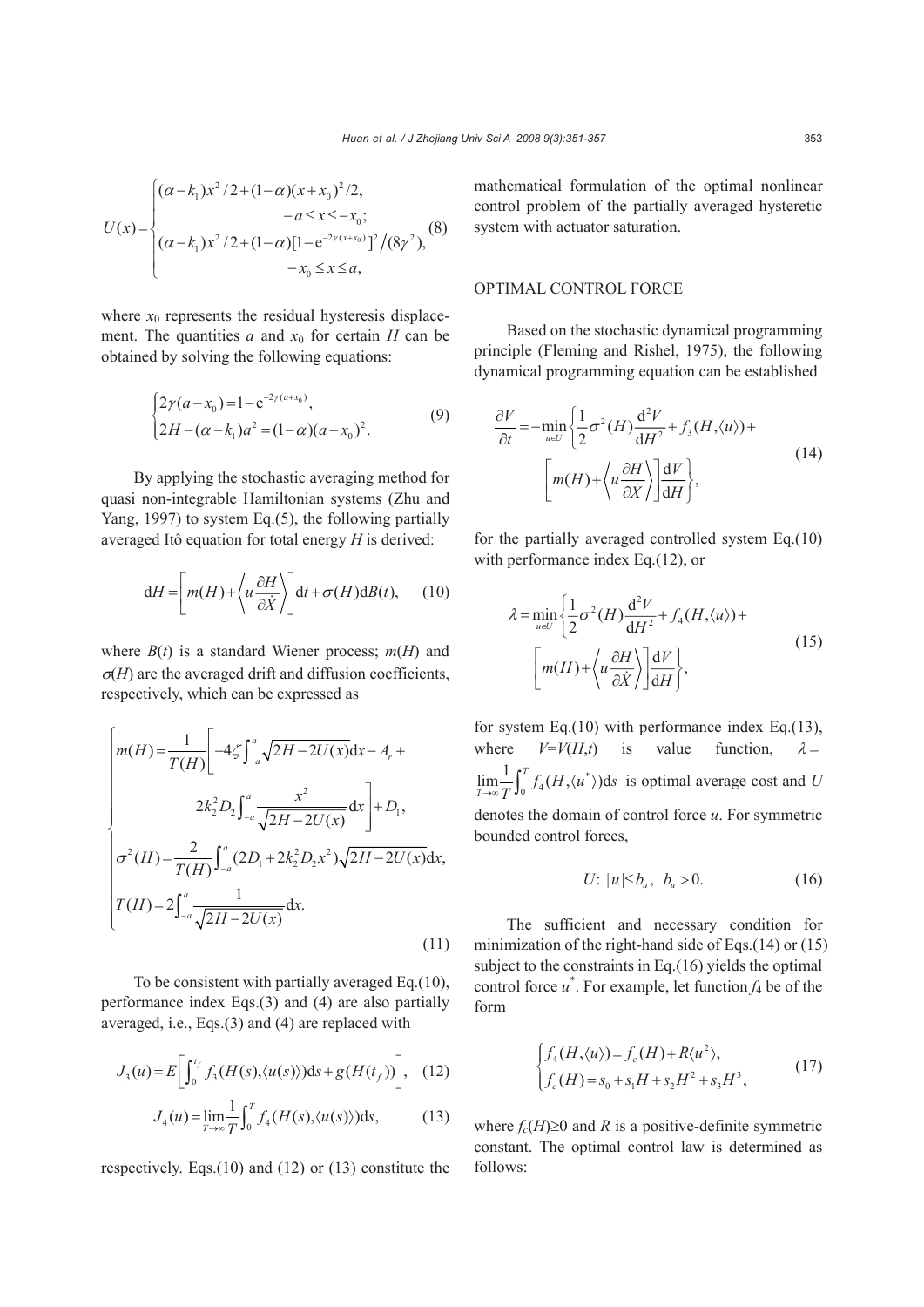where

$$
u^* = \begin{cases} -\frac{1}{2R} \frac{dV}{dH} \dot{X}, & \left| \frac{1}{2R} \frac{dV}{dH} \dot{X} \right| < b_u; \\ -b_u \operatorname{sgn}(\dot{X}), & \left| \frac{1}{2R} \frac{dV}{dH} \dot{X} \right| \ge b_u. \end{cases}
$$
(18)

Inserting  $u^*$  in Eq.(18) into dynamical programming Eq.(15) for replacing  $u$ , the final dynamical programming equation is obtained as follows:

$$
\lambda = \frac{1}{2}\sigma^2(H)\frac{d^2V}{dH^2} + m(H)\frac{dV}{dH} + f_c(H) + m'(H), \quad (19)
$$

where

$$
\begin{cases}\nm'(H) = \frac{2}{T(H)} \left[ -b_{\mathrm{u}}(X_{\mathrm{cr}2} - X_{\mathrm{cr}1}) \frac{dV}{dH} + \int_{x_{\mathrm{cr}}}^{x_{0}} \frac{b_{\mathrm{u}}^{2}R}{\sqrt{2H - 2V_{1}}} \mathrm{d}x \right. \\
\left. + \int_{-x_{0}}^{x_{\mathrm{cr}2}} \frac{b_{\mathrm{u}}^{2}R}{\sqrt{2H - 2V_{2}}} \mathrm{d}x - \frac{1}{4R} \left( \frac{dV}{dH} \right)^{2} \int_{-a}^{x_{\mathrm{cr}1}} \sqrt{2H - 2V_{1}} \mathrm{d}x \right. \\
\left. - \frac{1}{4R} \left( \frac{dV}{dH} \right)^{2} \int_{x_{\mathrm{u}}2}^{a} \sqrt{2H - 2V_{2}} \mathrm{d}x \right], \\
V_{1} = (\alpha - k_{1})x^{2}/2 + (1 - \alpha)(x + x_{0})^{2}/2, \\
V_{2} = (\alpha - k_{1})x^{2}/2 + (1 - \alpha)[1 - e^{-2\gamma(x + x_{0})}]^{2}/(8\gamma^{2}), \\
\lambda = s_{0} + D_{1} \frac{dV}{dH}\Big|_{H=0}.\n\end{cases} \tag{20}
$$

For certain *H*,  $X_{cr1}$ ,  $X_{cr2}$  can be obtained by the following equations:

$$
\begin{cases}\nH = \frac{1}{2} \left( \frac{2Rb_{\mathrm{u}}}{\mathrm{d}V/\mathrm{d}H} \right)^2 + \frac{1}{2} (\alpha - k_1) X_{\mathrm{cr1}}^2 \\
+ \frac{1}{2} (1 - \alpha) (X_{\mathrm{cr1}}^2 + x_0)^2, \ -a \le X_{\mathrm{cr1}} \le -x_0; \\
H = \frac{1}{2} \left( \frac{2Rb_{\mathrm{u}}}{\mathrm{d}V/\mathrm{d}H} \right)^2 + \frac{1}{2} (\alpha - k_1) X_{\mathrm{cr2}}^2 \\
+ \frac{1}{8\gamma^2} (1 - \alpha) \left[ 1 - e^{-2\gamma(X_{\mathrm{cr2}} + x_0)} \right]^2, \ 0 \le X_{\mathrm{cr2}} \le a.\n\end{cases} \tag{21}
$$

Solving the final dynamical programming Eq.(19) yields  $dV/dH$  and optimal control forces  $u^*$ . Substituting the optimal control forces  $u^*$  into Eq.(10) to replace  $u$ , completing the averaging of the terms with  $u^*$ , the following fully averaged Itô equation can be obtained:

$$
dH = \overline{m}(H)dt + \sigma(H)dB(t),
$$
 (22)

$$
\overline{m}(H) = m(H) + \left\langle u^* \frac{\partial H}{\partial \dot{X}} \right\rangle = m(H) - b_u (X_{cr2} - X_{cr1}) \frac{dV}{dH}
$$

$$
- \frac{1}{2R} \frac{dV}{dH} \int_{-a}^{X_{cr1}} \sqrt{2H - 2V_1} dx - \frac{1}{2R} \frac{dV}{dH} \int_{X_{cr2}}^{a} \sqrt{2H - 2V_2} dx.
$$
\n(23)

Solving the reduced Fokker-Planck-Kolmogorov equation associated with the fully averaged Itô Eq.(22), the following exact stationary probability density  $p_c(H)$  can be obtained:

$$
p_{\rm c}(H) = C_{\rm c} \exp\left[-\int_0^H \frac{-2\overline{m}(y) + \mathrm{d}\sigma^2(y)/\mathrm{d}y}{\sigma^2(y)}\mathrm{d}y\right].
$$
 (24)

The exact stationary probability density  $p_{\text{u}}(H)$  of uncontrolled system can be obtained from Eq.(24) by replacing  $\overline{m}(y)$  with  $m(y)$  in Eq.(11).

The statistics of the stationary responses of the controlled and uncontrolled system Eq.(1) can be obtained from the stationary probability densities  $p_c(H)$  and  $p_u(H)$ . For instance, the joint probability density, the mean square value of the displacement, and the mean square value of optimal control force *u*\* are

$$
\begin{cases}\np_{\text{c}}(\dot{x},x) = p_{\text{c}}(H)/T(H)|_{H=H(\dot{x},x)}, \\
E[X_{\text{c}}^2] = \int_0^\infty x^2 p_{\text{c}}(\dot{x},x) \, \mathrm{d}x \, \mathrm{d}\dot{x}, \\
E[u_{\text{c}}^{*2}] = \int_0^\infty u_{\text{c}}^{*2} p_{\text{c}}(H) \, \mathrm{d}H.\n\end{cases} \tag{25}
$$

The control effectiveness and efficiency of the proposed control can be obtained by using the following definitions:

$$
K = \frac{E[X_{\rm u}^2] - E[X_{\rm c}^2]}{E[X_{\rm c}^2]} \, , \, \mu = \frac{K}{E[u^{*2}]}, \tag{26}
$$

where  $E[X_u^2]$  is the mean-square displacement of an uncontrolled system. *K* represents the percentage reduction in the mean square displacement of the optimal controlled systems while  $\mu$  is the relative reduction per unit of the normalized mean-square control.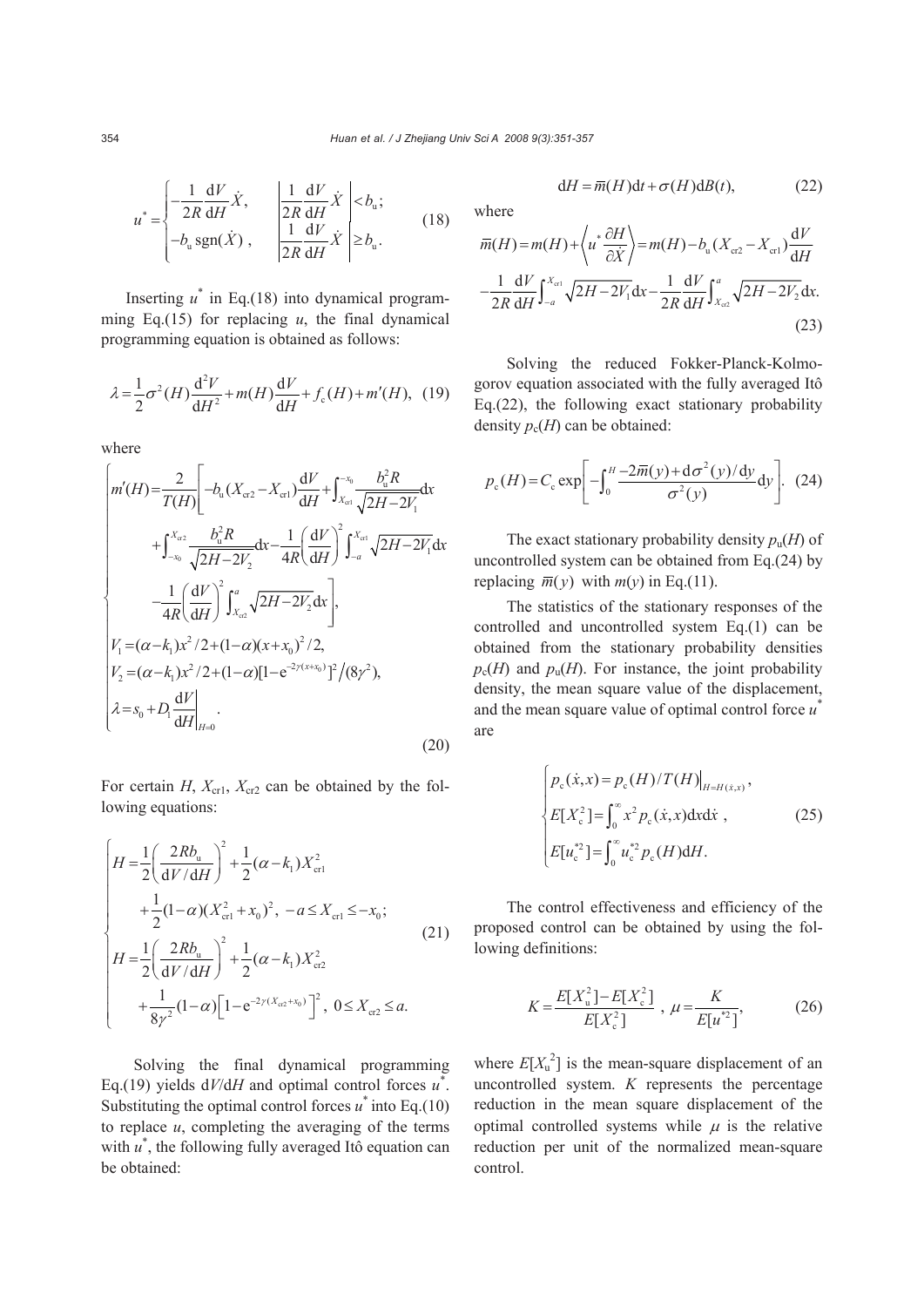### OPTIMAL BOUNDED POLYNOMIAL CONTROL

For comparison, the optimal bounded polynomial control strategy is considered (Yang *et al*., 1996). Let the performance index for the infinite time control problem be

 $J = \int_0^\infty (\boldsymbol{Q}^{\mathrm{T}} \boldsymbol{S}_1 \boldsymbol{Q} + \boldsymbol{Q}^{\mathrm{T}} \boldsymbol{P}_2 \boldsymbol{Q} \boldsymbol{Q}^{\mathrm{T}} \boldsymbol{S}_2 \boldsymbol{Q} + \boldsymbol{u}^{\mathrm{T}} \boldsymbol{R} \boldsymbol{u}) d\tau,$  (27) where

$$
\mathbf{Q} = \begin{cases}\n\dot{X} & \text{if } u = \begin{cases} 0 \\ -2\zeta \dot{X} - (\alpha - k_1)X - (1 - \alpha)Z \end{cases}, \quad u = \begin{cases} 0 \\ u \end{cases}, \\
\mathbf{R} = \begin{cases} 0 & 0 \\ 0 & R \end{cases}, \quad \mathbf{S}_1 = \begin{cases} s_{11} & 0 \\ 0 & s_{12} \end{cases}, \\
\mathbf{S}_2 = \begin{cases} s_{21} & 0 \\ 0 & s_{22} \end{cases}, \quad \mathbf{P}_2 = \begin{cases} P_{21} & 0 \\ 0 & P_{22} \end{cases}.\n\tag{28}
$$

In this case, suppose the optimal value function is of the form

$$
V = \mathbf{Q}^{\mathrm{T}} \mathbf{P}_{1} \mathbf{Q} + \frac{1}{2} (\mathbf{Q}^{\mathrm{T}} \mathbf{P}_{2} \mathbf{Q})^{2}; \ \mathbf{P}_{1} = \begin{pmatrix} P_{11} & 0 \\ 0 & P_{12} \end{pmatrix}.
$$
 (29)

By solving the associated Hamilton-Jacobi-Bellman equation (Yang *et al*., 1996), the optimal control force subjected to the constraints in Eq.(16) is obtained

$$
u^* = \begin{cases} F, & |F| < b_u; \\ -b_u \text{sgn}(\dot{X}), & |F| \ge b_u, \end{cases}
$$
 (30)

where

$$
F = -2\zeta P_{12}[2\zeta' \dot{X} + (\alpha - k_1)X + (1 - \alpha)Z]/R
$$
  
\n
$$
-2\zeta P_{22}[2\zeta'' \dot{X} + (\alpha - k_1)X + (1 - \alpha)Z]
$$
  
\n
$$
\cdot [P_{21}\dot{X}^2 + P_{22}(2\zeta \dot{X} + (\alpha - k_1)X + (1 - \alpha)Z)^2]/R,
$$
  
\n
$$
2\zeta = 2\zeta + P_{11}/(2\zeta P_{12}), 2\zeta'' = 2\zeta + P_{21}/(2\zeta P_{22}).
$$
  
\n(31)

Then the statistics of the responses of the optimal bounded polynomial controlled system are obtained.

NUMERICAL RESULTS

Numerical results were obtained for the following parameter values:  $\zeta = 0.1$ ,  $k_1 = 0.04$ ,  $k_2 = 0.1$ ,  $\gamma = 0.5$ ,  $\alpha=0.9$ ,  $D_1=0.3$ ,  $D_2=0.1$ ,  $R=0.1$ ,  $s_1=s_3=0$ ,  $s_2=1.0$ ,  $b<sub>u</sub>=1.5$ ,  $dV(0)/dH=3.5$  unless otherwise mentioned. Table 1 shows that the proposed control strategy performs very well in the entire range of parameter values used. The control effectiveness and control efficiency are very high for various control parameters, intensities of excitation and hysteresis parameters. Figs.1 $\sim$ 2 are numerical results for system Eq.(1) without parametric excitation  $(D_2=0)$  by using the proposed control and the optimal bounded polynomial control. It is seen that the control effectiveness and efficiency of the proposed control strategy are higher than the optimal bounded polynomial control.



**Fig.1** Comparison of control effectiveness.  $K_0$  for the **proposed optimal control (** $s_2 = s_3 = 0$ **) and**  $K_{\text{one}}$  **for the optimal bounded polynomial control**  $(s_{11}=s_{21}=0, s_{22}=1.0)$ 



**Fig.2** Comparison of control efficiency.  $\mu_0$  for the pro**posed optimal control (** $s_2 = s_3 = 0$ **) and**  $\mu_{\text{ope}}$  **for the optimal bounded polynomial control**  $(s_{11}=s_{21}=0, s_{22}=1.0)$ 

#### **CONCLUSION**

In the paper, an optimal nonlinear stochastic bounded control for hysteretic system with actuator saturation has been developed based on the stochastic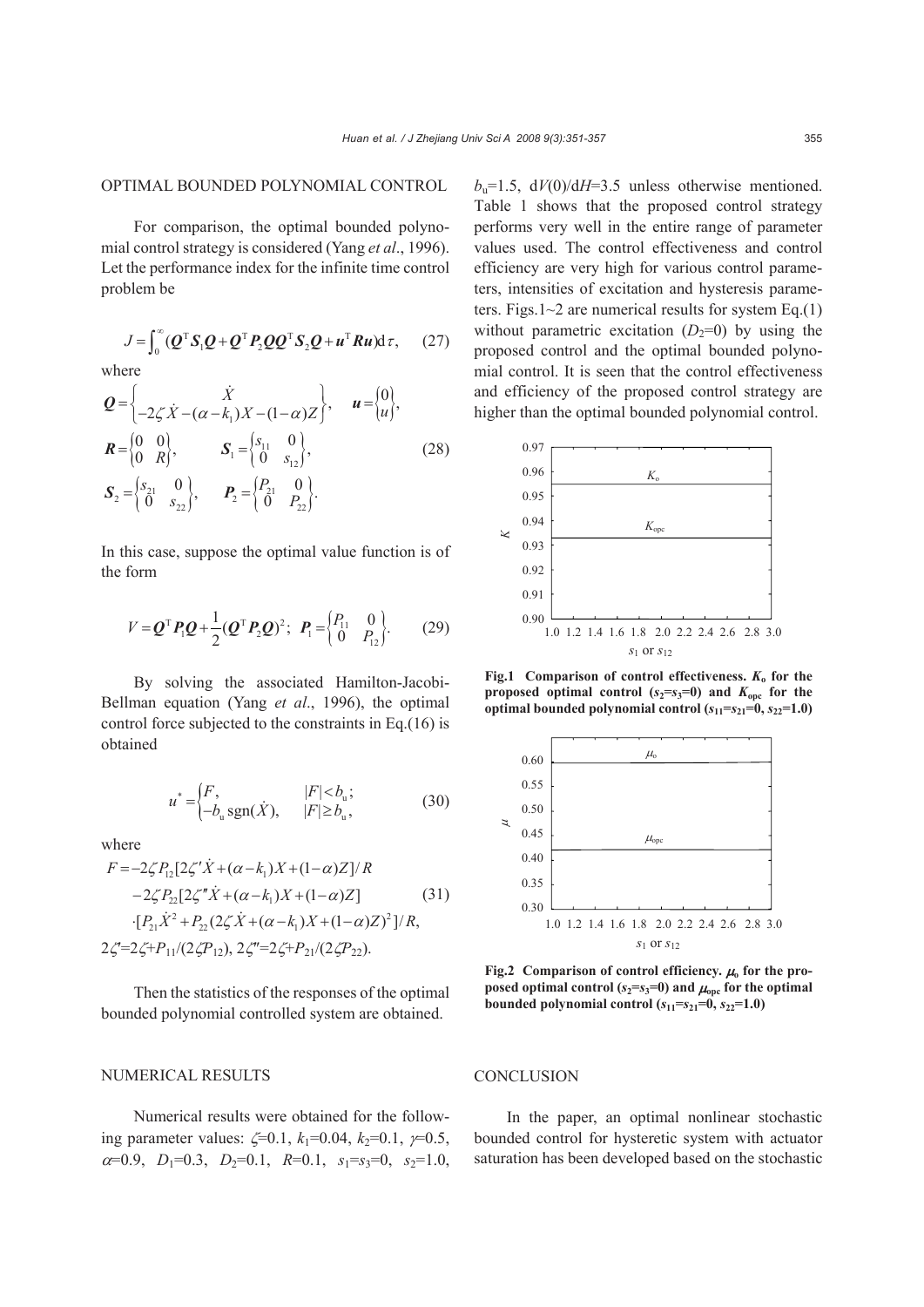|                 |         |                |            | $\overline{\phantom{0}}$<br>$\cdots$ |          |         |
|-----------------|---------|----------------|------------|--------------------------------------|----------|---------|
| Parameters      |         | $E[Q_{c}^{2}]$ | $E[Q_u^2]$ | $E[u^{*2}]$                          | $K(\%)$  | $\mu$   |
|                 | $1.0\,$ | 0.068192       | 1.517      | 1.59835                              | 95.5048  | 0.59750 |
|                 | 1.4     | 0.068197       | 1.517      | 1.59791                              | 95.5045  | 0.59770 |
| $S_1$           | 1.8     | 0.068202       | 1.517      | 1.59730                              | 95.5042  | 0.59790 |
|                 | 2.2     | 0.068207       | 1.517      | 1.59552                              | 95.5038  | 0.59860 |
|                 | 2.6     | 0.068213       | 1.517      | 1.59477                              | 95.5035  | 0.55989 |
| $\mathcal{S}_2$ | $1.0\,$ | 0.06817960     | 1.517      | 1.60083                              | 95.50563 | 0.59660 |
|                 | 1.4     | 0.06817980     | 1.517      | 1.60074                              | 95.50562 | 0.59664 |
|                 | 1.8     | 0.06817982     | 1.517      | 1.60062                              | 95.50562 | 0.59668 |
|                 | 2.2     | 0.06818000     | 1.517      | 1.60172                              | 95.50561 | 0.59627 |
|                 | 2.6     | 0.06818000     | 1.517      | 1.60158                              | 95.50560 | 0.59632 |
|                 | 0.2     | 0.033724       | 1.00823    | 1.32114                              | 96.6550  | 0.73160 |
|                 | 0.3     | 0.068180       | 1.51700    | 1.60083                              | 95.5056  | 0.59600 |
| $D_1$           | 0.4     | 0.114983       | 2.03179    | 1.73388                              | 94.3410  | 0.54410 |
|                 | $0.5\,$ | 0.173152       | 2.55095    | 1.79873                              | 93.2123  | 0.51821 |
|                 | 0.7     | 0.319623       | 3.58957    | 1.83542                              | 91.0959  | 0.49630 |
| $D_2$           | 0.1     | 0.068180       | 1.51700    | 1.60083                              | 95.5056  | 0.5960  |
|                 | 0.3     | 0.068243       | 1.53283    | 1.60094                              | 95.5481  | 0.5968  |
|                 | 0.5     | 0.068303       | 1.54900    | 1.60110                              | 95.5907  | 0.5970  |
|                 | 0.7     | 0.068386       | 1.56552    | 1.60246                              | 95.6317  | 0.5968  |
|                 | 0.9     | 0.068460       | 1.58242    | 1.60221                              | 95.6735  | 0.5971  |
| $k_1$           | 0.030   | 0.067491       | 1.50060    | 1.60033                              | 95.5024  | 0.5968  |
|                 | 0.035   | 0.067521       | 1.50875    | 1.59543                              | 95.5247  | 0.5987  |
|                 | 0.040   | 0.068180       | 1.51700    | 1.60083                              | 95.5056  | 0.5960  |
|                 | 0.045   | 0.069338       | 1.52534    | 1.60804                              | 95.4543  | 0.5936  |
|                 | 0.050   | 0.068831       | 1.53377    | 1.60062                              | 95.5123  | 0.5967  |
| $\gamma$        | $0.1\,$ | 0.066184       | 1.54048    | 1.59790                              | 95.7037  | 0.5989  |
|                 | 0.3     | 0.066578       | 1.50965    | 1.59182                              | 95.5898  | 0.6005  |
|                 | 0.5     | 0.068180       | 1.51700    | 1.60083                              | 95.5056  | 0.5960  |
|                 | 0.7     | 0.069167       | 1.53769    | 1.60291                              | 95.5019  | 0.5958  |
|                 | 0.9     | 0.069086       | 1.55959    | 1.60105                              | 95.5702  | 0.5969  |
| $\alpha$        | 0.1     | 0.115975       | 3.51237    | 1.59311                              | 96.6981  | 0.6070  |
|                 | 0.3     | 0.089864       | 1.74489    | 1.59280                              | 94.8499  | 0.5955  |
|                 | 0.5     | 0.078066       | 1.51059    | 1.58957                              | 94.8321  | 0.5966  |
|                 | 0.7     | 0.073167       | 1.46831    | 1.60312                              | 95.0169  | 0.5927  |
|                 | 0.9     | 0.068180       | 1.51700    | 1.60083                              | 95.5056  | 0.5960  |

**Table 1 Mean square value of the displacement, mean square value of optimal control force, control effectiveness and control efficiency versus parameters**  $S_1$ **,**  $S_2$ **,**  $D_1$ **,**  $D_2$ **,**  $k_1$ **,**  $\gamma$ **,**  $\alpha$ 

 $S_1$ ,  $S_2$ : control parameter;  $D_1$ ,  $D_2$ : excitation intensity;  $k_1$ : frequency parameter;  $\gamma$ : hysteresis parameter;  $\alpha$ : ratio of stiffness

averaging method and stochastic dynamical programming principle. The results for the example show that the proposed control strategy has some advantages: the dimension of the dynamical programming equation is reduced by using the stochastic averaging method and the equation has classical solution; the strategy has both advantages of optimal unbounded and bang-bang control and has high control effectiveness and control efficiency. Thus, the proposed control strategy is very promising.

#### **References**

- Bouc, R., 1967. Forced Vibration of Mechanical System with Hysteresis. Proc. 4th Conf. on Non-linear Oscillation. Prague, Czechoslovakia.
- Cheng, H., Zhu, W.Q., Ying, Z.G., 2006. Stochastic optimal semi-active control of hysteretic systems by using a magneto-rheological damper. *Smart Mater. Struct.*, **15**(3):711-718. [doi:10.1088/0964-1726/15/3/006]
- Fleming, W.H., Rishel, R.W., 1975. Deterministic and Stochastic Optimal Control. Springer, New York.
- Lin, Y.K., Cai, G.Q., 1995. Probabilistic Structural Dynamics: Advanced Theory and Application. McGraw-Hill, New